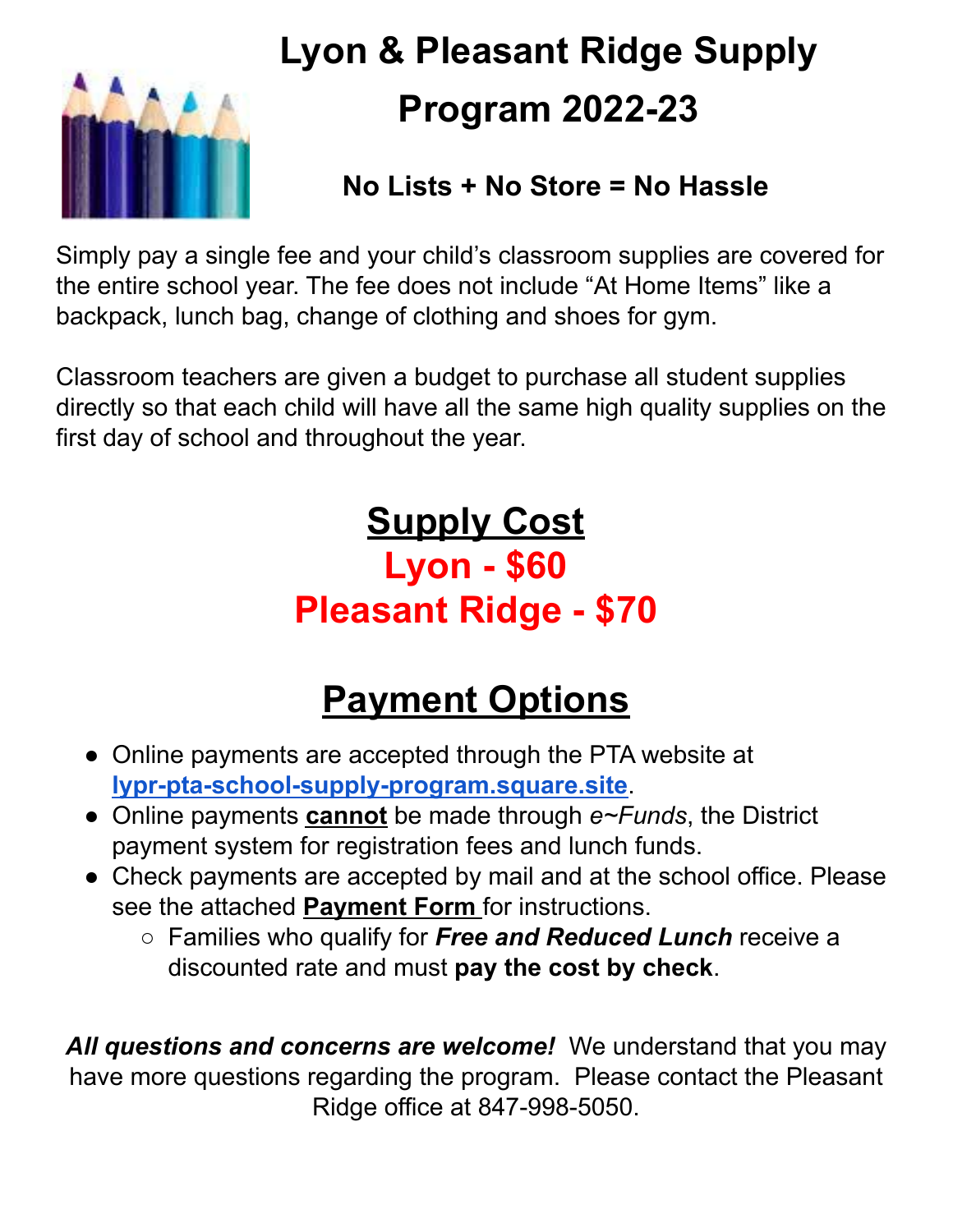## **Supply Program Check Payment Form 2022-23**

#### **Complete form and submit in person or by mail with payment to the Lyon or Pleasant Ridge School Offices at:**

| <u>Lyon</u>        |  |  |
|--------------------|--|--|
| 1335 Waukegan Rd   |  |  |
| Glenview, IL 60025 |  |  |

Pleasant Ridge 1730 Sunset Ridge Rd Glenview, IL 60025

- Checks should be made payable to the **LYON/PR PTA**.
- *Free and Reduced families* must submit payment by check to the Lyon or Pleasant Ridge offices or by mail.

| <b>SCHOOL</b> | <b>PRICING PER</b>          | <b>COST</b> |
|---------------|-----------------------------|-------------|
| Lyon          | <b>Student</b>              | \$60        |
|               | <i>*Free &amp; Reduced*</i> | \$25        |
| <b>PR</b>     | <b>Student</b>              | \$70        |
|               | <i>*Free &amp; Reduced*</i> | \$30        |

*\*Students who qualify for Free or Reduced Lunch\**

| <b>STUDENT'S NAME</b> | <b>GRADE ENTERING 2022-23</b><br>please circle one |     |     |     |     | <b>AMOUNT</b> |  |
|-----------------------|----------------------------------------------------|-----|-----|-----|-----|---------------|--|
|                       | Κ                                                  | 1st | 2nd | 3rd | 4th | 5th           |  |
|                       | Κ                                                  | 1st | 2nd | 3rd | 4th | 5th           |  |
|                       | K                                                  | 1st | 2nd | 3rd | 4th | 5th           |  |
|                       | Κ                                                  | 1st | 2nd | 3rd | 4th | 5th           |  |
|                       | I want to sponsor a student(s)<br>in the amount of |     |     |     |     |               |  |
|                       | <b>TOTAL</b>                                       |     |     |     |     |               |  |

| <b>PARENT/GUARDIAN NAME AND EMAIL</b> | CELL# |
|---------------------------------------|-------|
|                                       |       |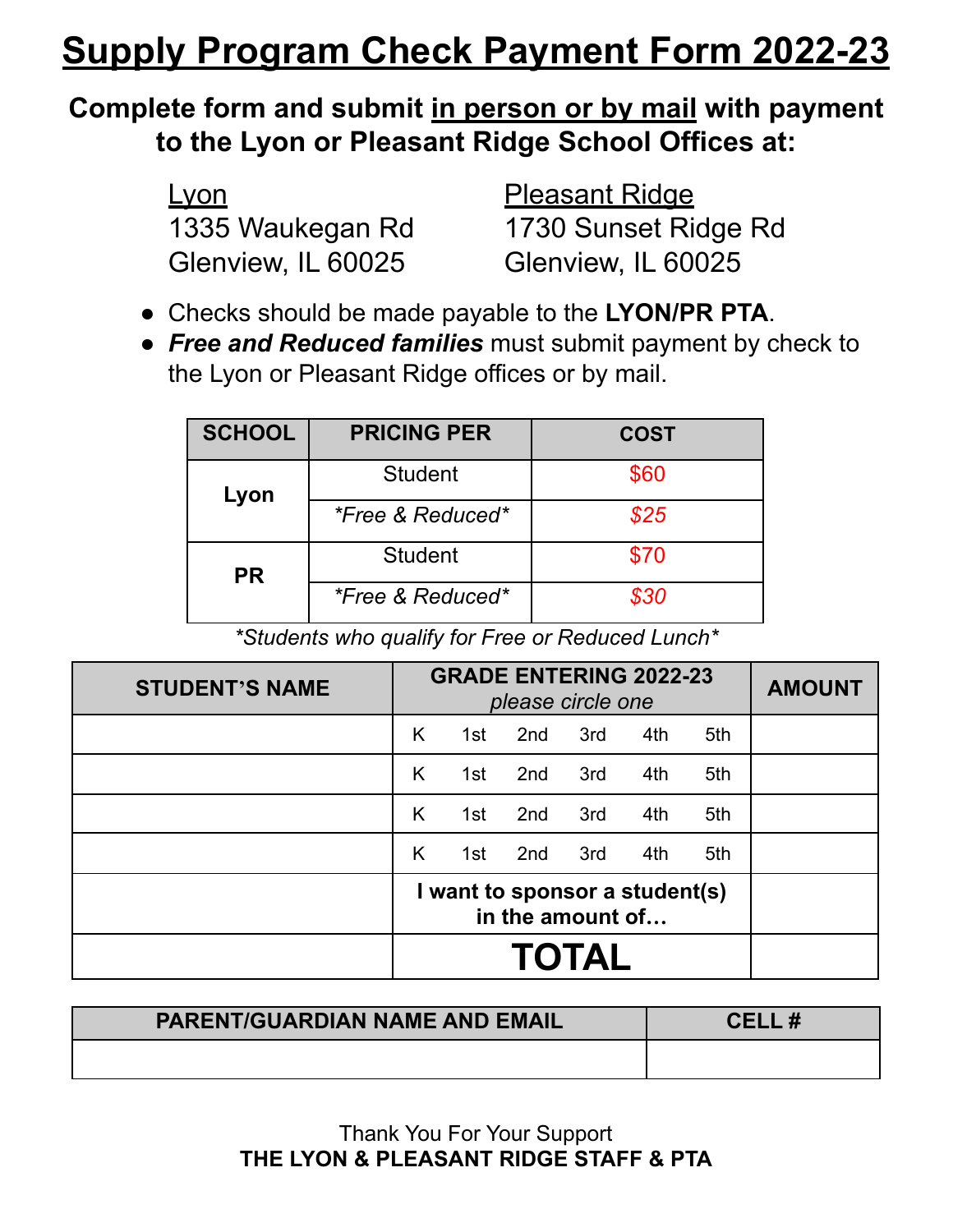

# **Lyon y Pleasant Ridge Programa de Útiles Escolares 2022-23**

### **Sin listas + Sin tienda = Sin problemas**

Simplemente pague una tarifa única y los útiles para el aula de su hijo están cubiertos para todo el año escolar. La tarifa no incluye "Artículos para el hogar" como una mochila, bolsa de almuerzo, cambio de ropa y zapatos para el gimnasio.

Los maestros de aula tienen un presupuesto para comprar todos los útiles de los estudiantes directamente para que cada niño tenga los mismos suministros de alta calidad el primer día de clases y durante todo el año.

## **Costo de Suministro Lyon - \$60 Pleasant Ridge - \$70**

## **Opciones de Pago**

- Los pagos en línea se aceptan a través del sitio web del PTA en **[lypr-pta-school-supply-program.square.site](http://lypr-pta-school-supply-program.square.site)**.
- Los pagos por internet no se pueden hacer a través de *e~Funds*, el sistema de pago del Distrito para las tarifas de inscripción y los fondos para el almuerzo.
- Se aceptan pagos con cheque por correo en la oficina de la escuela. Consulte el **formulario de pago** adjunto para obtener instrucciones.
	- Las familias que califican para **almuerzo gratis o reducido** reciben una tarifa con descuento y **deben pagar la tarifa con cheque**.

*¡Todas las preguntas e inquietudes son bienvenidas!* Entendemos que puede tener más preguntas sobre el programa. Comuníquese con la oficina de Pleasant Ridge al 847-998-5050.